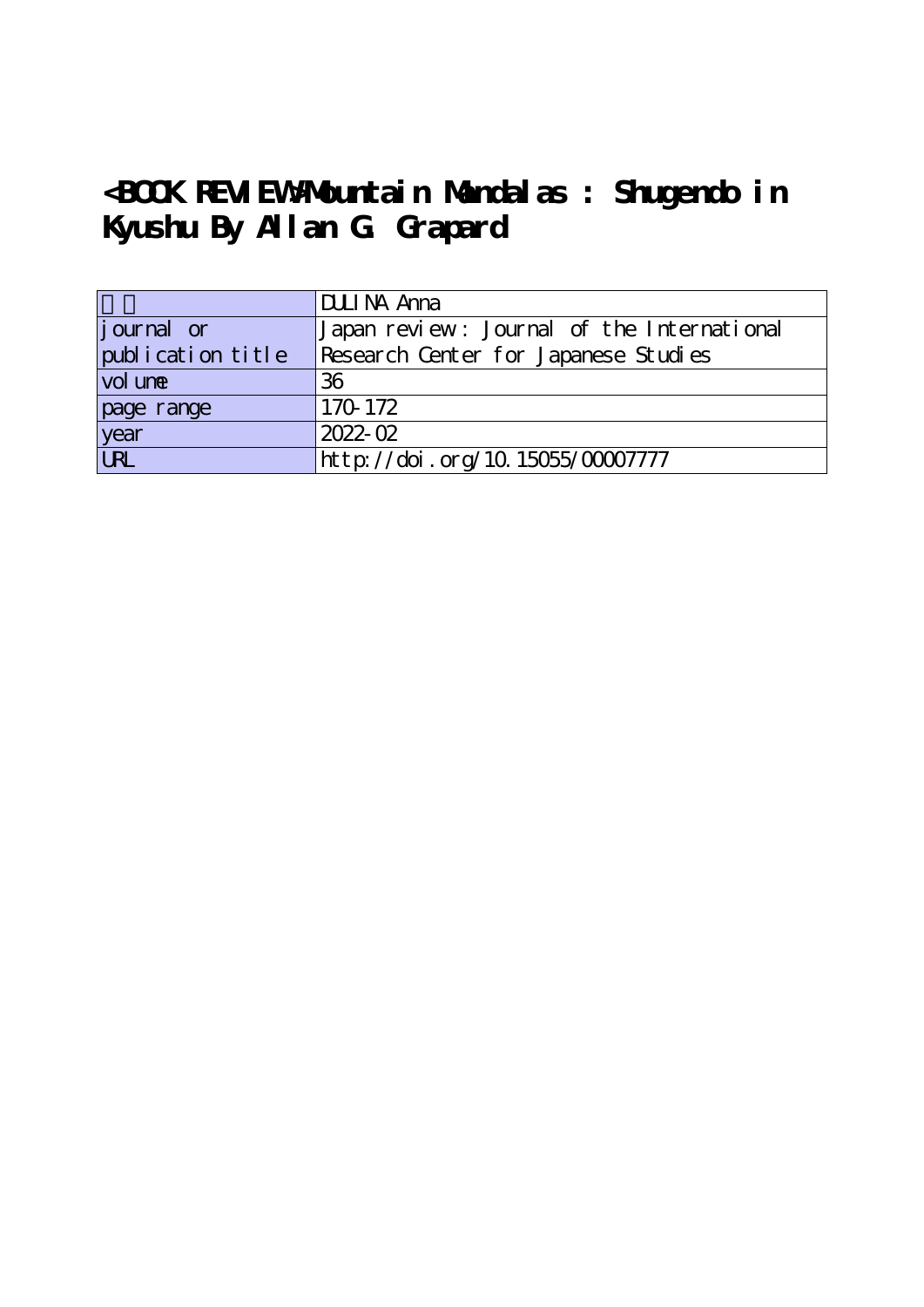## **Book Review**

## *Mountain Mandalas: Shugendō in Kyushu* **By Allan G. Grapard**

Bloomsbury Academic, 2016 xvii + 301 pages.

**Reviewed by Anna DULINA**



In *Mountain Mandalas: Shugendo in Kyushu*, Allan Grapard explores the ways in which sacred space in Japan is created, conceptualized, visualized, and performed. The book is the culmination of a lifetime of research on sacred geography that has been theoretically influential.1 For example, his earlier articulation of the concept of "mandalization"—the organization of sacred space within a mandala structure—is now a common term in cultural anthropology and religious studies.<sup>2</sup> The book under review focuses on the mountain-based institutional and ritual system of Shugendō, and three cultic sites in northern Kyushu: Mt. Hiko, Usa, and the Kunisaki Peninsula. Here, I discuss one aspect of Grapard's book, which has received far less critical attention, namely the worship of the tutelary deity Hachiman.

In the frst chapter ("Shugendō and the Production of Social Space"), Grapard analyzes the Hachiman cult's formation in the Usa region of northeast Kyushu. He thoroughly investigates a variety of sources, from archaeological records to *engi* narratives (which he translates as "etiological records"). He shows that Hachiman, the oldest "combinatory cult" (that is, an amalgamation of autochthonous and imported beliefs), was created under continental influences, and elaborated as a result of political alliances between regional leaders of northern Kyushu and the Yamato court (p. 5). Grapard accurately portrays the competition between the Usa Shrine's sacerdotal houses, the infuence of the Miroku (Maitreya) cult and Tendai esoteric doctrine, Hachiman's status in the early imperial cultic system, supported by his identifcation with Emperor Ojin and his receipt of the title "bodhisattva."

Grapard does not aim to illuminate every aspect of the Hachiman cult in this book; his focus is on spatial features. However, it is unfortunate that he does not, for example, provide evidence as to why the Buddhist rite of atonement (*hojō-e*)—intended to erase the sin of killing sentient beings—contains such non-Buddhist elements as purifying "the ritual pollution garnered by the court's political decisions to kill human beings in the process of territory building" (p. 102).

<sup>1</sup> See Castiglioni, Rambelli, and Roth 2020, pp. 1–18.

<sup>2</sup> Grapard 1982, pp. 209–210.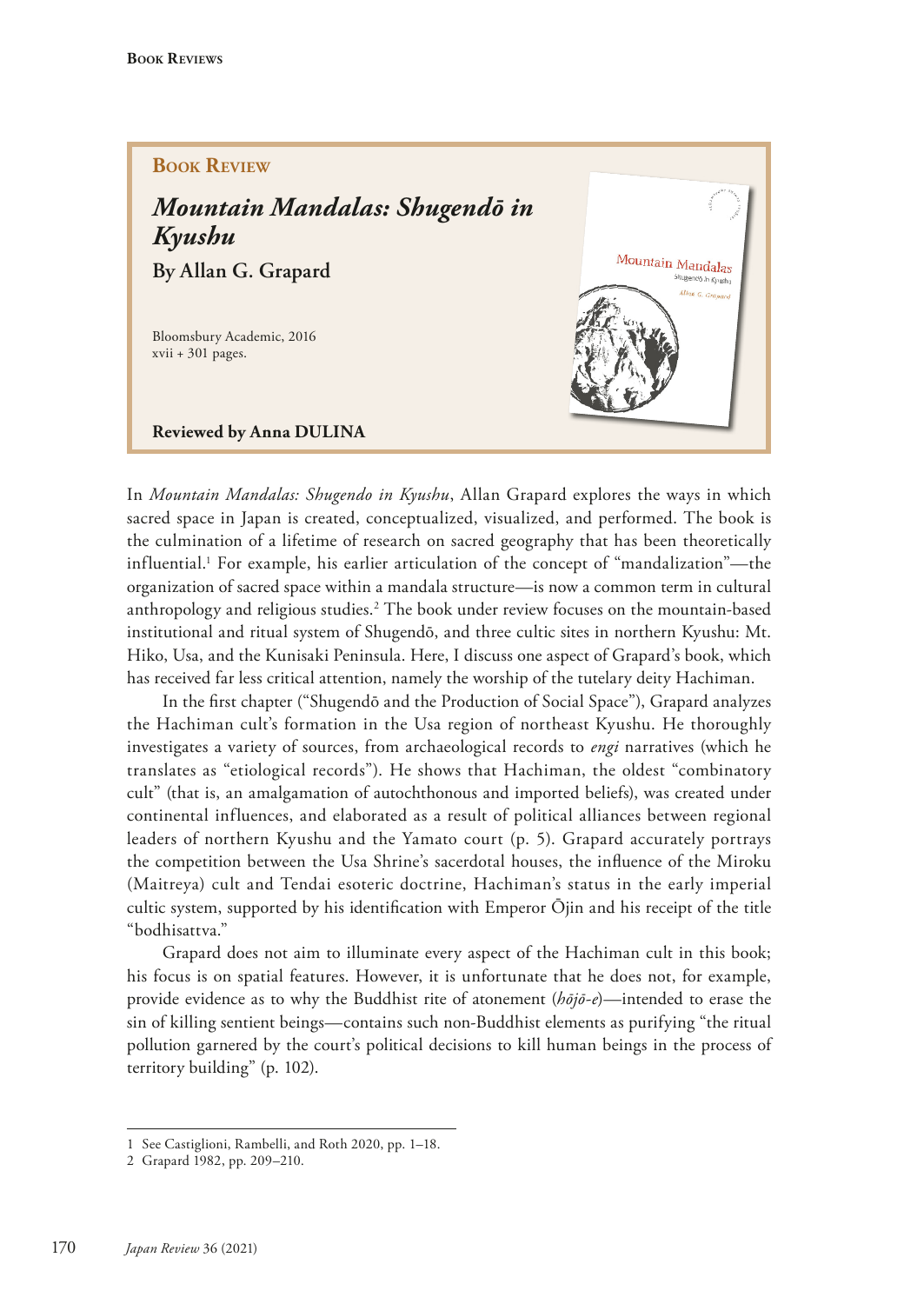**Mountain Mandalas**

The spatial aspects of the Hachiman cult are effectively illustrated in the ritual procession called the "Stately Progress Ritual Assembly" (*gyokō-e*), which Grapard addresses in a section styled, "Hachiman's Traveling Icons." Every six years from the ninth through to the eighteenth century, "icons" (*mishirushi*) symbolizing the Hachiman triad of Emperor Ōjin or Hachiman himself, his mother Empress Jingū, and his wife Himegami, were reproduced, and presented to the eight shrines auxiliary to the Usa complex. This set of rites, which was abandoned in the Edo period (1603–1867), has been the object of dispute among Japanese scholars. Some explain it as a display of the superiority of the Usa complex over other sites of the Hachiman cult in northern Kyushu.3 Others emphasize the connection of Hachiman (as Emperor Ōjin) with the imperial cultic system, and associate the pillow (*komo*-*makura*) used as Hachiman's seat during the procession with the pillow (*saka-makura*) used in the *daijōsai* imperial succession ritual.4 Grapard himself interprets this parade of icons as a "reminder of the powerful unifying force of the court-sponsored Hachiman cult," which defned the territorial dominance of the Usa complex (p. 98). His interpretation here seems most apposite. Medieval narratives concerning the stately progress associate it with Great Bodhisattva Ninmon's quest for *nirvana*. Ninmon is considered a founder of the Kunisaki Peninsula's system of twenty-eight temples, and a reincarnation of Hachiman. Grapard fnds this association intriguing, but ofers no further analysis. My own study of the Hachiman *engi* narratives suggests that the progress refects the unique feature of the Usa cult, which is the association of Hachiman with mountain religious practitioners or *shugenja*.

In chapter 3, Grapard emphasizes that sacred space is also "thoroughly managed social space" (p. 161). Here he investigates the Usa complex as a powerful institution involved in politics: "The symbolic world of the Hachiman cult rests on oracles related to travel narratives, bespeaking of territorial conquest and control" (p. 213). He draws here on an analysis of the early fourteenth-century *Hachiman Usa-gū gotakusenshū*, a compilation of oracular pronouncements made by Hachiman, and interpreted by the compiler. Grapard points out that many of the pronouncements focus on space. The pronouncements of the third scroll describe the peregrinations of Hachiman, who manifested himself in various forms in various places. Grapard fnds a similar pattern of territorial discovery and control in the medieval "Chronicles of Yamatohime no Mikoto" (*Yamatohime no mikoto seiki*), which described the journey of the legendary Yamatohime, in her search for a suitable site to enshrine Amaterasu. The last section "Usa: Hachiman's Return in Disguise" of chapter 4 briefy describes how in 1868 the "combinatory deity" Hachiman was reconstructed as a native *kami* after the government-directed separation of Shinto from Buddhism, and was subsequently put to the service of Japanese ultranationalism in the Meiji period (1868–1912).

The study of the Hachiman cult has developed considerably in recent years. For example, Murata Shin'ichi has examined oracle pronouncements of Usa Hachiman.<sup>5</sup> Hinokuma Masamori has investigated disputes between Usa and Kagoshima Shrine in southwest Kyushu regarding issues of authority and the origins of the Hachiman cult. $^6$  It is

<sup>3</sup> Murata 2016, pp. 324–325.

<sup>4</sup> Tsuji 2003, pp. 290–291.

<sup>5</sup> Murata 2016.

<sup>6</sup> Hinokuma 2011.